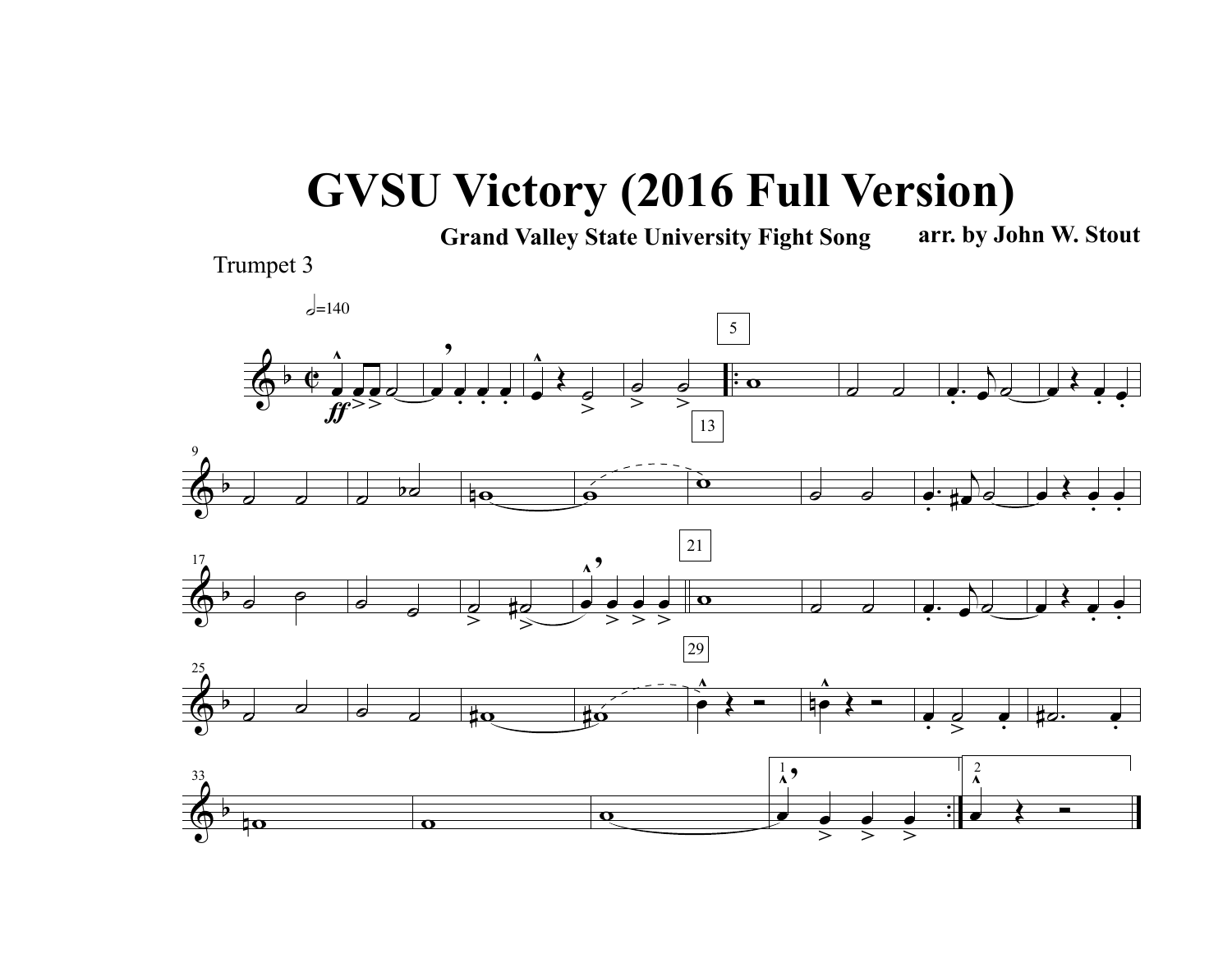## **Hail, To Thee Grand Valley (2016)**

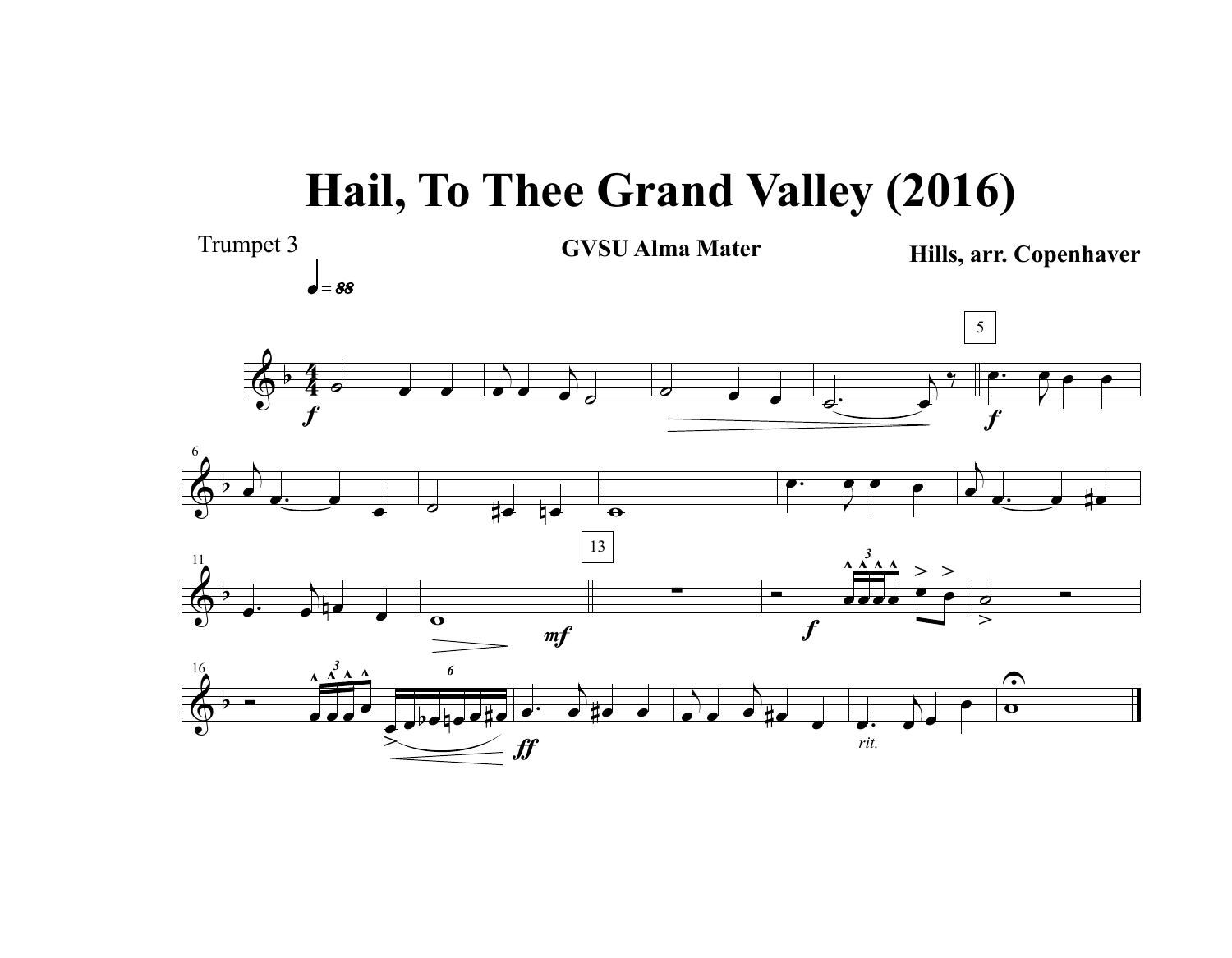## Trumpet in B<sub>b</sub> 3

## Star Spangled Banner

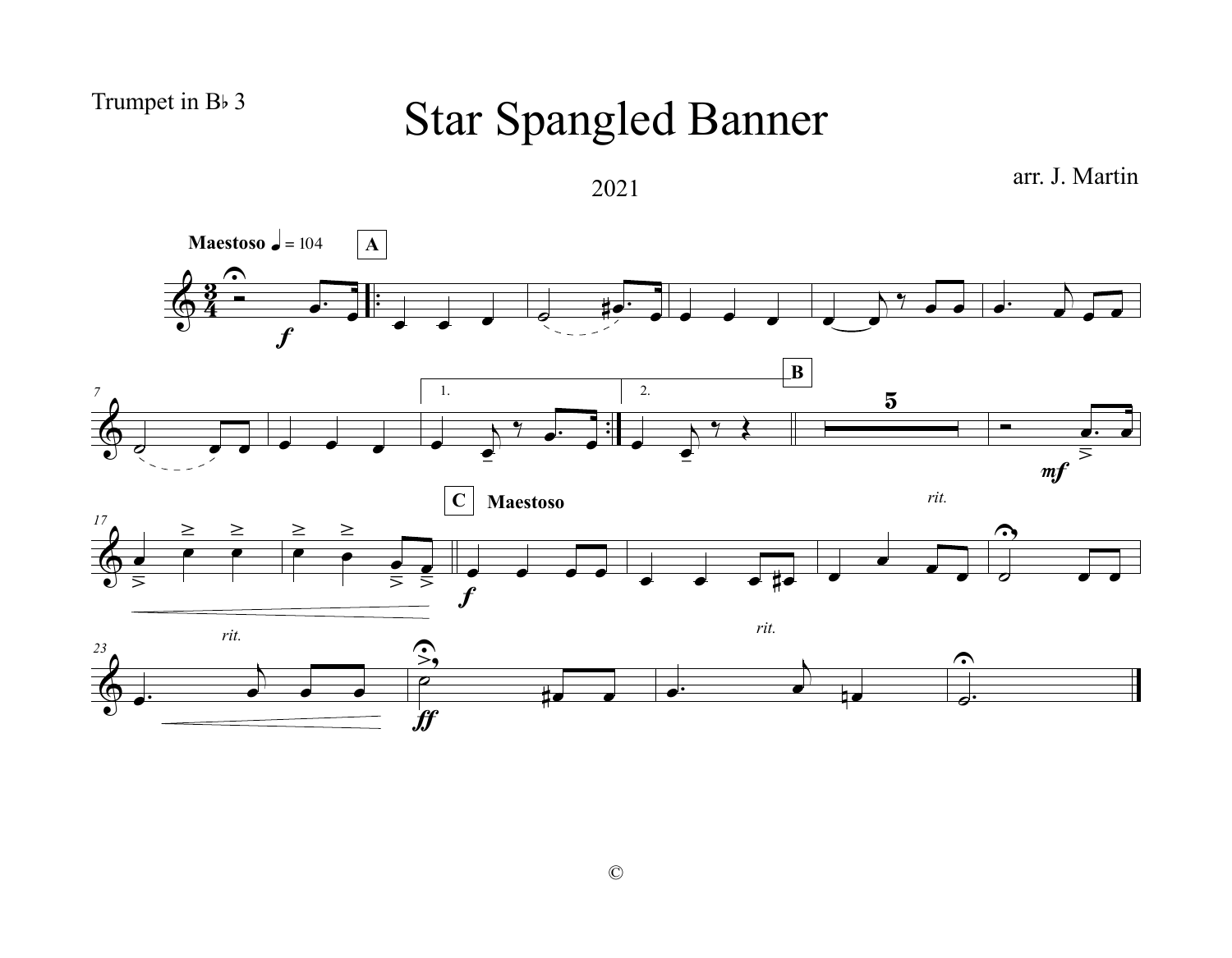